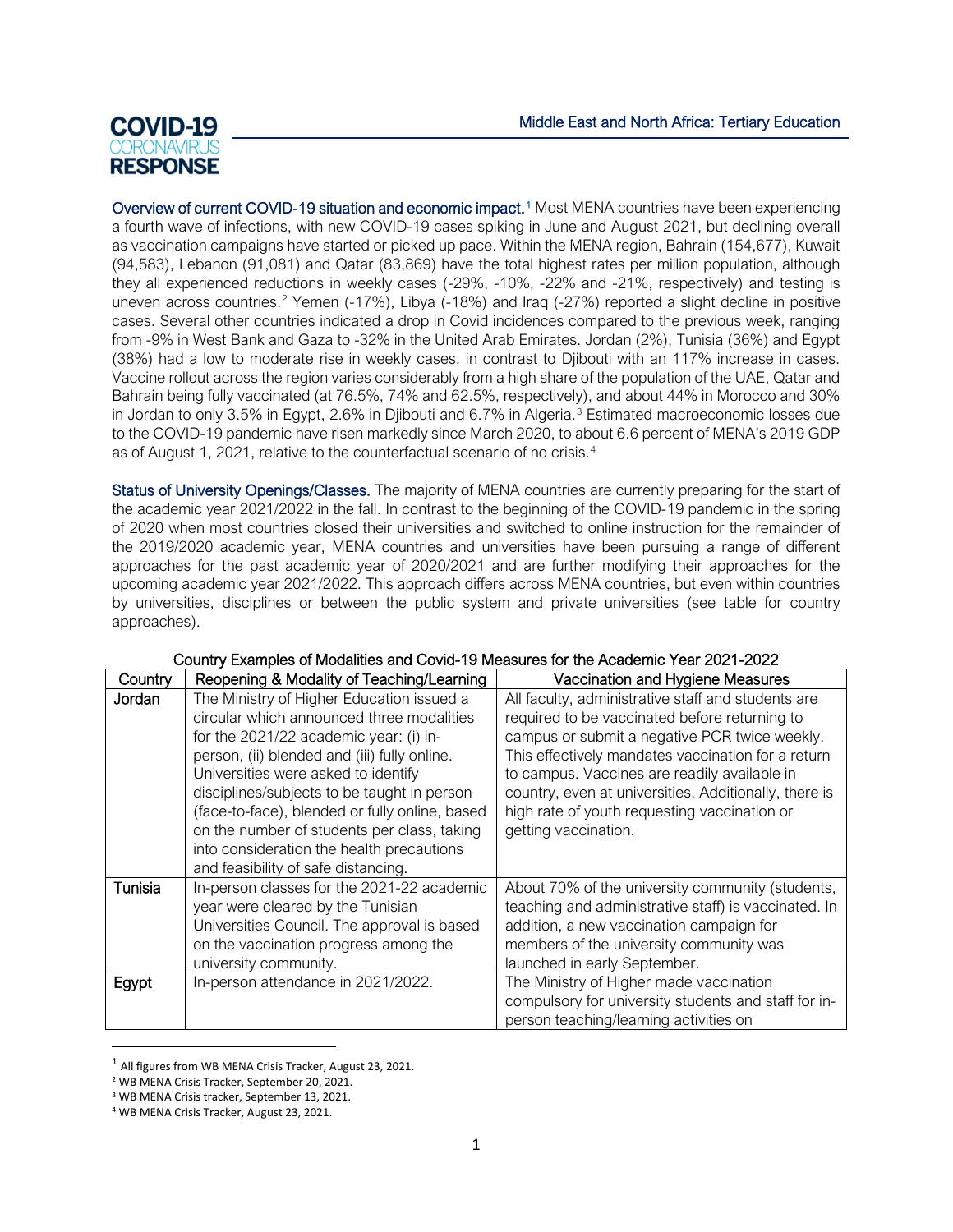|                        |                                                                                                                                                                                                                                                                                                                                                                                                                                                                                                                                                                                                                                                              | campus. There is also a prioritization of teaching<br>staff and students above 18 for vaccination.<br>Several private universities also announced that<br>they will not allow non-vaccinated persons on<br>campus.                                                                                                                              |
|------------------------|--------------------------------------------------------------------------------------------------------------------------------------------------------------------------------------------------------------------------------------------------------------------------------------------------------------------------------------------------------------------------------------------------------------------------------------------------------------------------------------------------------------------------------------------------------------------------------------------------------------------------------------------------------------|-------------------------------------------------------------------------------------------------------------------------------------------------------------------------------------------------------------------------------------------------------------------------------------------------------------------------------------------------|
| Morocco                | Reopening of schools and universities was<br>postponed from September 13 to October<br>1, 2021. Although the ministry plans with in-<br>person attendance, it announced three<br>modalities for this academic year: (i)<br>distance learning, (ii) in-person and (iii)<br>blended. The choice of modality will depend<br>on (a) the subject/course and (b) the<br>epidemiological evolution.<br>In its effort to mitigate the impact of COVID-<br>19 on higher education, the ministry has the<br>following two priorities for this academic<br>year: (ii) scale up of broadband connections<br>in universities, (iii) financing of research on<br>COVID-19. | Higher Education Institutions, staff and students<br>are required to follow sanitary protocols<br>(mandatory mask wearing, hand disinfection, no<br>gatherings, physical distancing, natural ventilation<br>of closed spaces, control of access to campus<br>and traffic flow, floor markings and specific<br>signage,) and temperature checks. |
| Lebanon                | The impact of the economic and political<br>crisis dominates. The socio-economic<br>situation has drastically deteriorated since<br>last year. There are significant fuel and gas<br>shortages and frequent, long lasting<br>electricity cuts (about 22h/day). As a<br>consequence, both faculty and students will<br>have significant difficulty to make it to<br>campus and online/hybrid learning is not an<br>option due to electricity cuts.                                                                                                                                                                                                            | No information                                                                                                                                                                                                                                                                                                                                  |
| Iraq                   | Universities have started the new semester,<br>with all lectures being in-person (though<br>remote learning can play a supplementary<br>role as needed). Many in the university<br>community (students, faculty, administrative<br>staff) have been vaccinated.                                                                                                                                                                                                                                                                                                                                                                                              | MOHESR issued instructions that prohibit any<br>person (whether student, employee or lecturer)<br>from starting the new academic year without<br>being vaccinated.<br>The unvaccinated are given a few weeks to get<br>vaccinated. The government has opened many<br>centers and mobile facilities to provide<br>vaccinations.                  |
| West<br>Bank &<br>Gaza | Universities resumed in September with in-<br>person learning.                                                                                                                                                                                                                                                                                                                                                                                                                                                                                                                                                                                               | Most teaching staff is vaccinated Mask wearing<br>masks and other hygiene measures are in<br>place. If there is an infection case, the<br>program/faculty will be closed for some time and<br>teaching/learning will be online.                                                                                                                 |